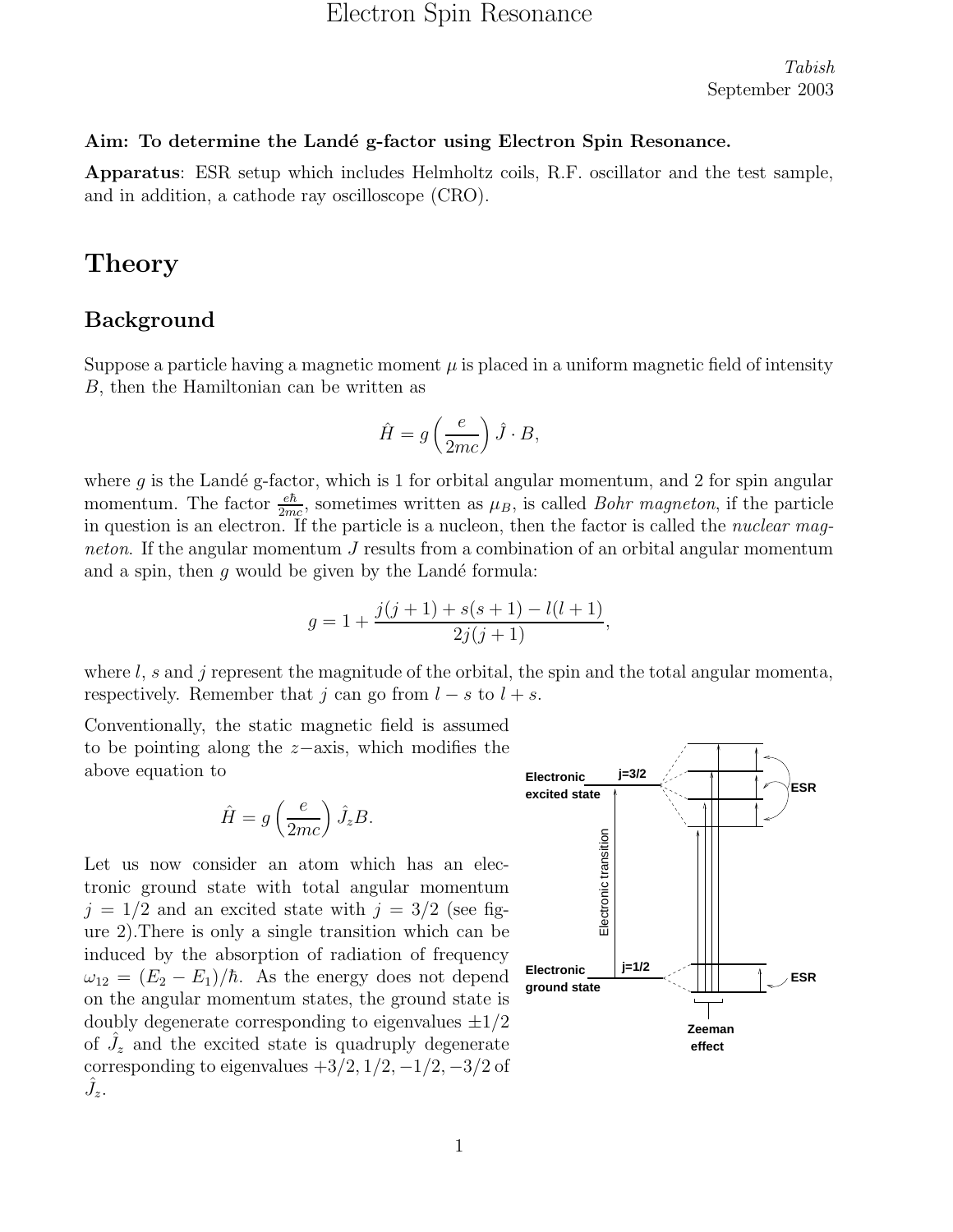If one now applies a magnetic field  $B$  along the z-axis, each of the angular momentum states acquires a different energy. The ground state energy level thus splits into two sublevels and the excited state level into four sublevels. This is called Zeeman splitting. Now instead of a single transition of frequency  $\omega_{12} = (E_2 - E_1)/\hbar$ , many transitions of frequencies close to  $\omega_{12}$ are possible. Experimentally this is seen as a splitting a single absorption or emission line into several closely spaced lines. This is called Zeeman effect.

As one would have noticed, transition should also be possible between the sublevels of the *same* energy level. It is indeed possible and this phenomenon is known as electron spin resonance (ESR).

#### Electron Spin Resonance

Let us try to understand the phenomenon of ESR in somewhat more detail. As ESR invloves transitions only between the sublevels of one energy level, we will not bother about the Hamiltonian of the atom/molecule which gives us the energy levels. We will only worry about the part of the Hamiltonian which is the result of the applied magnetic field B, which gives us the sublevels.

For simplicity, we will consider one electron with angular momentum  $j$ , in a magnetic field  $B$ . In addition we have an electromagnetic field of frequency  $\omega$  in the direction perpendicular to B. The time-dependent Hamiltonian can thus be written as

$$
\hat{H} = g\left(\frac{eB}{2mc}\right)\hat{J}_z + \hat{V}_0e^{i\omega t} + \hat{V}_0^{\dagger}e^{-i\omega t},
$$

where  $\hat{V}_0$  represents the interaction of the electromagnetic field with the electron.

The electromagnetic field is supposed to be very *weak* compared to the applied static field  $B$ , and so one can use **time-dependent perturbation theory** to study this problem. The states that we will use are the eigenstates of  $\hat{J}_z$ :

$$
\hat{J}_z|m\rangle = \hbar m|m\rangle,
$$

where m will take  $2j + 1$  values, from  $-j$  to  $+j$ . The energy of these levels is given by

$$
g\left(\frac{eB}{2mc}\right)\hat{J}_z|n\rangle = \epsilon_n|n\rangle,
$$

where  $\epsilon_n = \frac{geB\hbar n}{2mc} = gB\mu_B n$ .

In time-dependent perturbation theory, we know that the time-dependent interaction can cause transition between various  $|m\rangle$  states. The transition rate per unit time, from *i'th* level to *j*'th level is given by:

$$
W_{i\to j} = \frac{2\pi}{\hbar} |\langle j|\hat{V}_0|i\rangle|^2 \delta(\epsilon_j - \epsilon_i - \hbar\omega),
$$

assuming that  $\epsilon_j > \epsilon_i$ . This expression says that transition from state  $|i\rangle$  to  $|j\rangle$  is possible when the frequency of radiation  $\omega = (\epsilon_j - \epsilon_i)/\hbar$ . This is the condition for resonance, or in our case, electron spin resonance.

There is one important point about the form of  $\hat{V}_0$ . It happens to be such that  $\langle j|\hat{V}_0|i\rangle$  is nonzero only when  $j = i \pm 1$ . This means that transition is possible between, say,  $|-3/2\rangle$  and  $|-1/2\rangle$ , but not between, say,  $|-3/2\rangle$  and  $|1/2\rangle$ . Such restrictions, imposed by the kind of interaction and the nature of states, are called selection rules.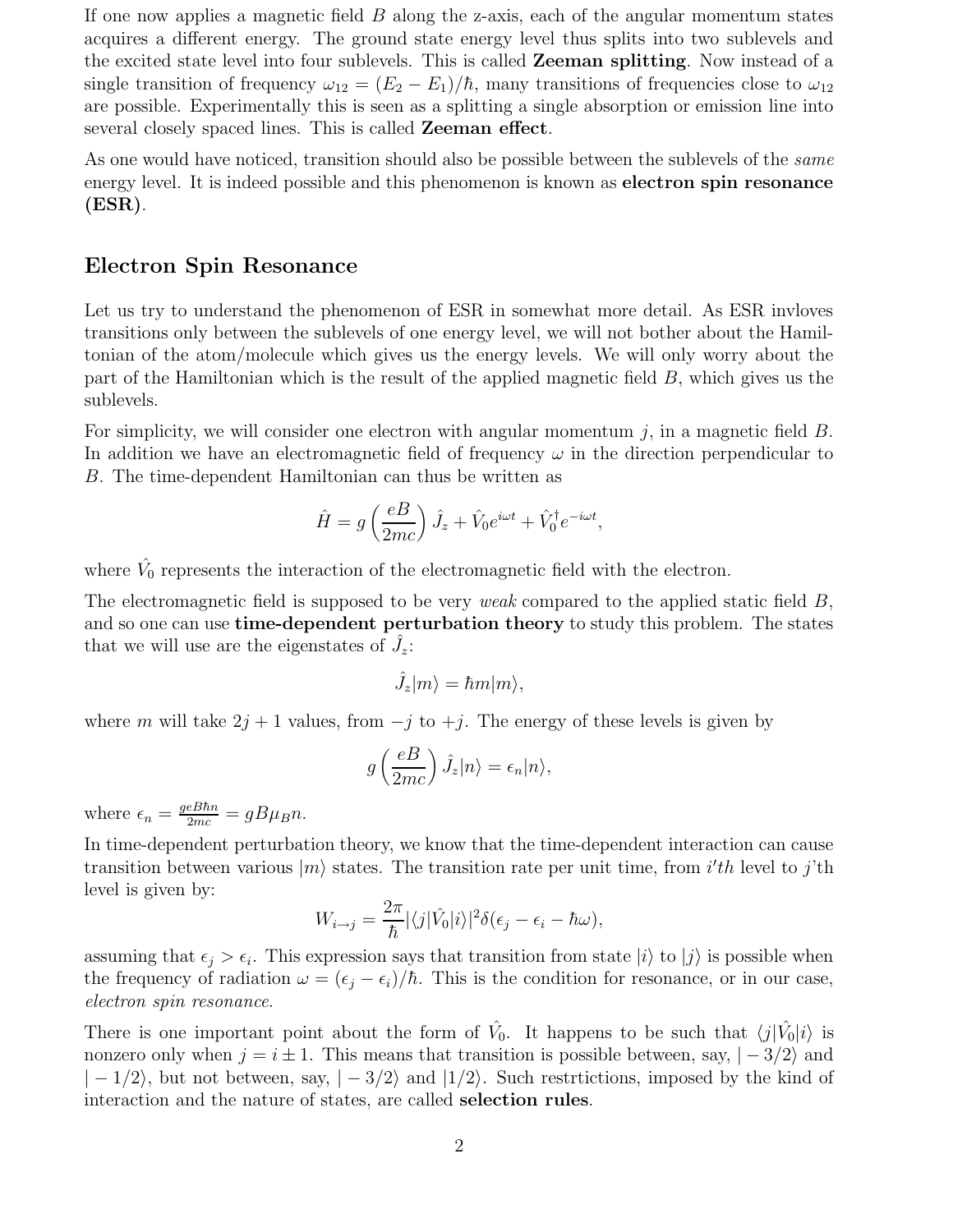

### Description of the ESR Spectrometer

A block diagram of the ESR Spectrometer is given in the figure above.

### Basic circuit

The first stage of the ESR circuit consists of a critically adjusted radio frequency oscillator. This type of oscillator is required here, so that the slightest increase in its load decreases the amplitude of oscillation to an appreciable extent. The sample is kept inside the tank coil of the oscillator, which in turn, is placed in the 50 Hz magnetic field generated by the Helmholtz coils. At resonance, i.e. when the frequency of oscillation becomes equal to frequency corresponding to the energy splitting of the sublevels, the oscillator amplitude registers a dip due to the absorption of power by the sample. This obviously, occurs periodically four times in each complete cycle of the supply voltage of the magnetic field. The result is an amplitude modulated carrier which is then detected using a diode detector and amplified by a chain of three low noise, high gain audio-frequency amplifiers to suit the input requirement of any oscilloscope.

Highly stabilized and almost ripple free power supply for the above circuit is obtained using an integrated circuit regulator.

### Phase shifter

This can compensate the undermined phase difference which may be introduced in the amplification stages of the spectrometer and oscilloscope.

### 50 Hz sweep unit

A 50 Hz current flows through Helmholtz coils which provides a low frequency magnetic field to the sample. As the resonance is observed at a few gauss only, no static magnetic field is applied.

## R.F. Oscillator

It is a transistorised radio frequency oscillator suitable for the determination of resonance frequency.

Frequency range: 10 MHz to 18 MHz Accuracy: Better than 0.5 %

## The Sample

The sample used in our ESR setup is diphenyl-picryl-hydrazyl (DPPH). It is a widely used standard in ESR experiments. The structure of this organic molecule, shown in the figure, contains three benzene rings. Its important feature is that it contains a single unpaired electron, whose orbital angular momentum is

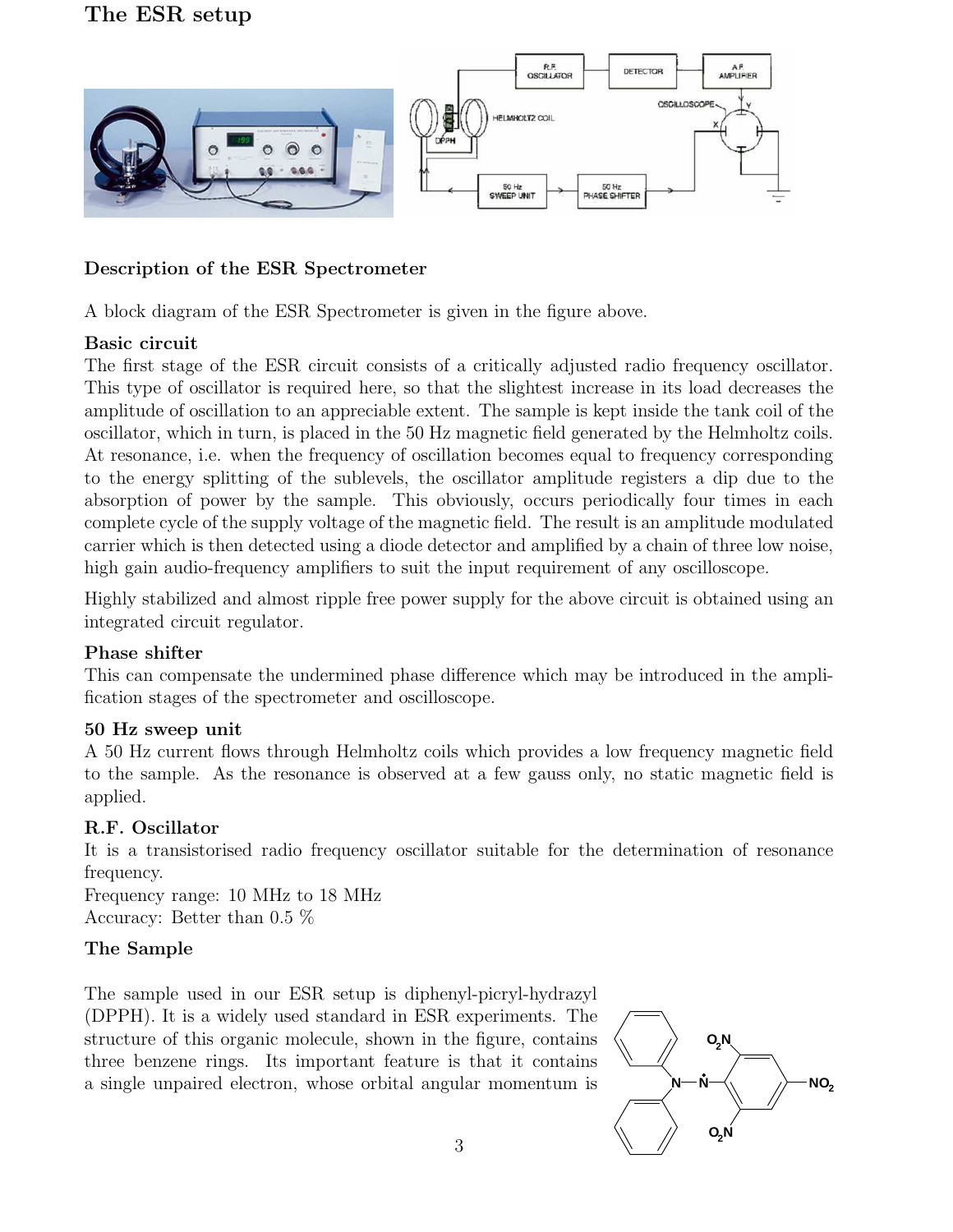zero. So, the electron has only the spin angular momentum, and the material gives a g−factor which is close to 2.0038. One thus has to deal with the simple situation where  $j = 1/2$ , and only two sublevels are involved.

In conventional spectroscopy, absorption intensity is plotted against the frequency of radiation to get the absorption spectrum. In the present case, one should obtain a single abosorption peak at frequency  $\omega = (\epsilon_j - \epsilon_i)/\hbar$ , which is nothing but  $\omega = \frac{geB}{2mc}$ . However, in this setup it is difficult to vary the frequency of radiation. So, what is done is that the frequency of radiation is fixed at some  $\omega_0$ , and the normally static, magnetic field is swept between the positive and negative extremes of a maximum field value. This is done by supplying an alternating current to the Helmholts coils which are supposed to generate the magnetic field. During the AC cycle, whenever the strength of the magnetic field (+ve or -ve) becomes equal to  $B_0 = \frac{\omega_0 2mc}{ce}$  $\frac{q_{mc}}{ge}$ , there is a resonance condition, and radiation is absorbed.

#### Origin of four peaks

In this experiment, the CRO is used in the x-y mode. The signal from the AC source, which supplies current for the magnetic field, is fed to the X plates of the CRO, and the absorption signal is fed to the Y plates. The point on the extreme right on the CRO screen represents the maximum positive value of the field, and the point on the extreme left represents the maximum negative value of the field. The point at the center represents zero field. Without the Y-plates, the point on the CRO screen goes from maximum negative value to zero, and the maximum positive value, and then



back again to the mimimum value. As one can see from the figure, the field strength becomes  $B_0$  four times in one single sweep cycle.

Now if the absorption signal is fed to the Y-plates, whenever the field strength becomes  $B_0$ , the Y-axis will show a peak. So, one should see four peaks corresponding to points 1,2,3,4 in the figure. But one can see that on the X-axis of the CRO screen, points 2 and 3 are the same, because they correspond to the same value of the field  $B_0$ , and points 1 and 4 are the same because they correspond to the field  $-B<sub>0</sub>$ . So, the **four peaks should overlap such** that only two are visible. However, the absorption signal passes through some electronic circuitry before being fed to the Y-plates of the CRO, so it very difficult to make sure that no phase change occurs in the process. If there is a small phase difference between the AC signal on the X plates and the signal on the Y plates, when points 3 and 4 are traced, the peaks do not overlap with those at 1 and 2. So, in practice one would see four peaks. If one has a way of changing the phase of, say, the Y signal, one can adjust the phase manually so that the four peaks merge into two.

### Getting the numbers

We have the control over the current that is passing through the Helmholtz coils, and this can also be measured. But what we actually need for our calculation is, the magnetic field B applied to the sample.

Let us first calculate the magnetic field through the Helmholtz coils. This can be done easily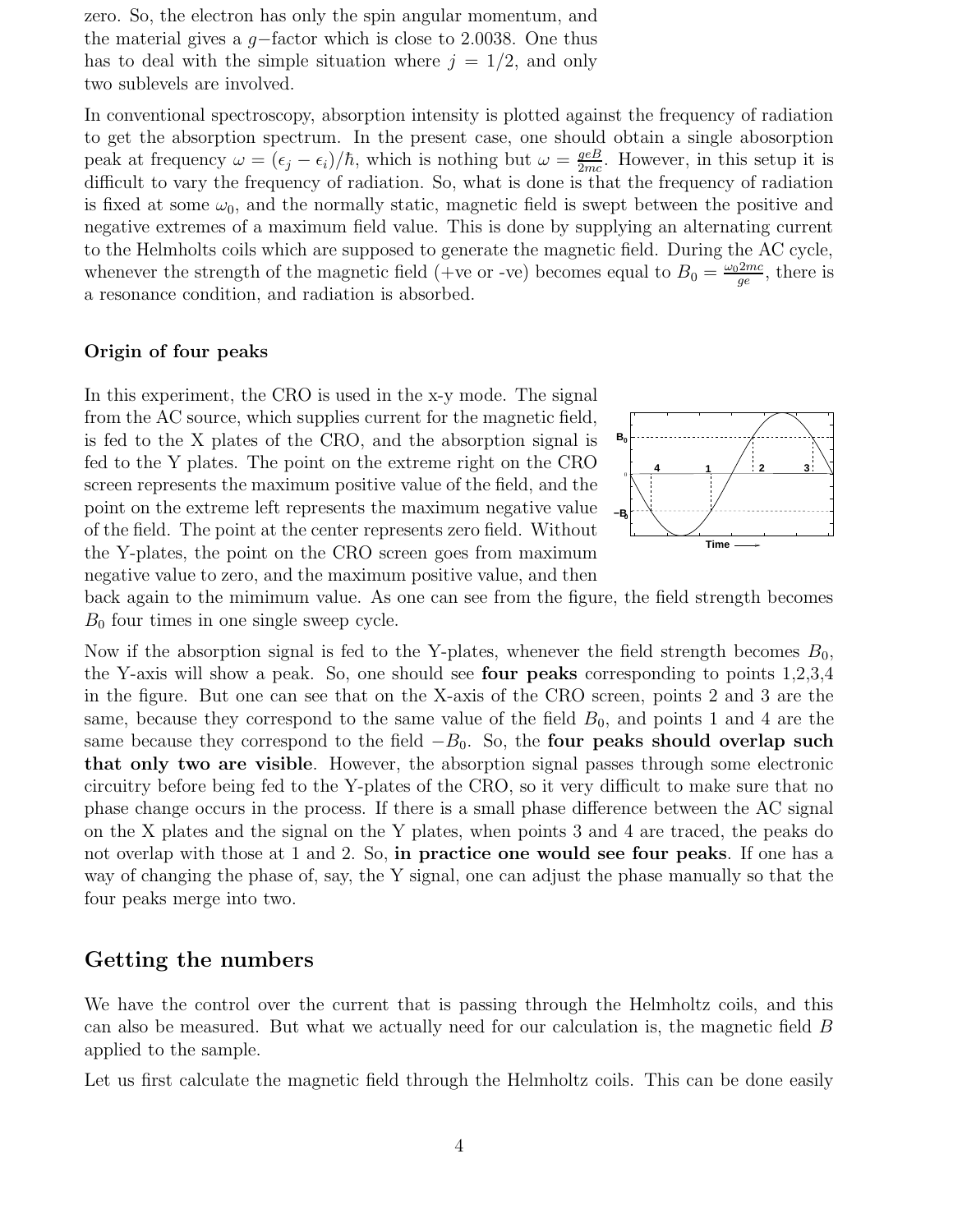using the Biot-Savart law.

$$
B = \mu_0 \left(\frac{4}{5}\right)^{3/2} N \frac{I}{r},
$$

where:

 $\mu_0 = 4\pi \times 10^{-1}$  (cgs units)

- $N =$  number of turns in each coil.
- $r =$  the radius of the Helmholtz coils in cm (which is equal to their separation when they are properly arranged).
- $I =$  current passing through the coils.

The value of  $B$  is obtained in gauss. As the current is measured by an AC ammeter, the value of the current, and thus the field, is the r.m.s. value. The peak value of the field will be given by

$$
B_{max} = \sqrt{2}B = \mu_0 \frac{8\sqrt{2}}{\sqrt{125}} N \frac{I}{r}.
$$

Suppose the peak value of the field  $(= B_{max})$  corresponds to P divisions from the center on the x-axis of the CRO screen. Then if Q be the distance of the observed resonances from the center (in the units of divisions), the field corresponding to the resonance will be given by:

$$
B_0 = Q \frac{B_{max}}{P}
$$

But the resonance condition is given by:

$$
B_0 = \frac{\hbar \omega_0}{g \mu_B},
$$

which can be used to determine the value of  $g$ , once  $B_0$  is known.

Now, for a fixed  $\omega_0$ ,  $B_0$  is fixed, although one can vary the current I and get various position of the absorption peaks. Let us write the expression for  $B_0$  and see what is most accurate way to calculate it:

$$
B_0 = \left(\frac{N\mu_0 8\sqrt{2}}{rP\sqrt{125}}\right)I \cdot Q.
$$

The ESR spectrometer is such that  $P$  does not vary as one varies  $I$ . So, the best way to evaluate the above expression will be to plot a graph between  $1/I$  and  $Q$ , and find out the slope, which will give the average value of  $I \cdot Q$ . The field at the absorption peaks can be calulated as:

$$
B_0 = \left(\frac{N\mu_0 8\sqrt{2}}{rP\sqrt{125}}\right) \times slope \ of \ graph \ between \ 1/I \ and \ Q.
$$

# Procedure

#### Connections

Connections are done as follows:

- ESR spectrometer and power supply are connected with connecting cables.
- Connect the coaxial cable of the induction coil to the oscillator through the socket marked " $input"$ .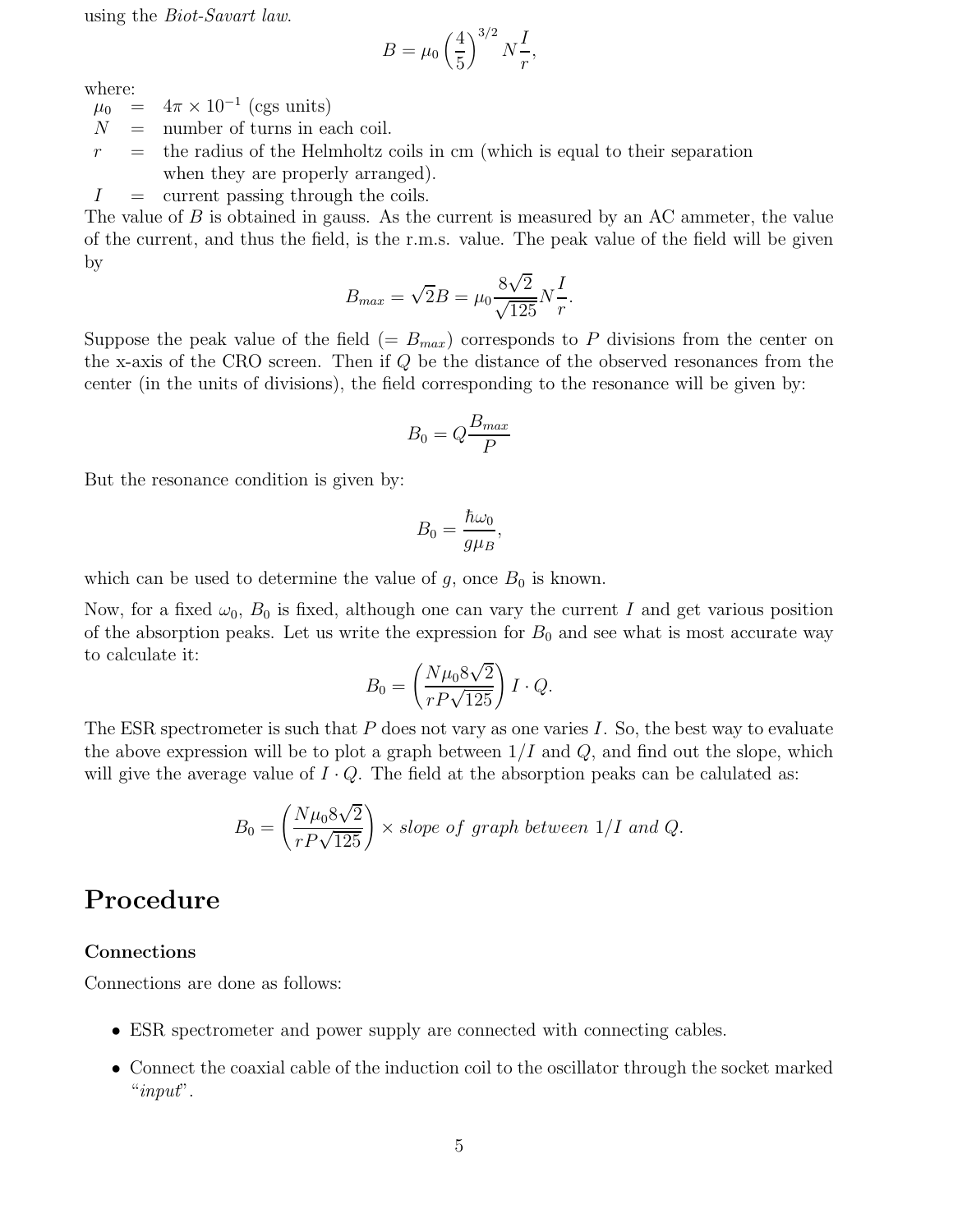- Connect the Helmoltz coils to the power supply terminal marked "H" coil.
- Connect the " $Out\text{-}put$ " terminal marked X, Y, E on the ESR spectrometer to the X plate, Y plate input and ground of the oscilloscope respectively and switch on the oscilloscope.
- Connect the power supply with AC mains.

### Adjustments

Adjust the current in the Helmholtz coils at 150 mA. The front panel controls of the ESR spectrometer are adjusted as follows: frequency, detector and phase, all centered.

## Experimental procedure

The X plate of the CRO is callibrated in terms of magentic field as follows:

- 1. X amplifier of the CRO is adjusted to obtain the maximum X deflection (e.g. P divisions.
- 2. Note the current flowing in the Helmholtz coils. The magnetic field can then be calculated from the formula for B given before. Number of turn in the coils  $N = 500$  and the radius  $r = 7.7cm$ .

The positions of the two peaks of the ESR signal at resonance is measured. Let this be Q divisions from the center.

The best possible resonance peaks are obtained by varying the frequency in the range of 12 to 14 MHz and the Y sensitivity of the oscilloscope. The pahse knob is adjusted to coincide one pair of peaks with the other. The current through the coils is then varied, keeping the frequency fixed, and the corresponding position of the peaks from the center noted. A graph between  $1/I$  and  $Q$  is then plotted and can be used in calculating the g-factor, as described earlier.

Repeat the above procedure for different values of frequency.

# Observations and calculation

| S.No. | mA  |       |       | Distance of peaks from center $(Q)$ |        |        |        |
|-------|-----|-------|-------|-------------------------------------|--------|--------|--------|
|       |     |       |       | 10 MHz                              | 13 MHz | 15 MHz | 17 MHz |
|       | 150 | 0.150 | 6.667 | 2.4                                 | 1.9    | 1.9    | 1.9    |
| 2.    | 175 | 0.175 | 5.714 | 2.0                                 | 1.6    | 1.6    | 1.5    |
| 3.    | 200 | 0.200 | 5.00  | 1.4                                 | 1.4    | 1.4    | 1.4    |
| 4.    | 225 | 0.225 | 4.44  | 1.2                                 | 1.3    | 1.2    | 1.2    |
| 5.    | 250 | 0.250 | 4.00  | 1.1                                 | 1.1    | 1.1    | 1.0    |
| 6.    | 275 | 0.275 | 2.636 | 1.0                                 | 1.0    | 1.0    | 1.0    |

Slope of the graph  $(= I \cdot Q) = 0.282, P = 5, N = 500$  $r = 7.7cm, \mu_0 = 0.1 \times 4\pi, \mu_B = 9.2741 \times 10^{-21}, \ h = 6.626 \times 10^{-27}.$ 

$$
B_0 = \left(\frac{N\mu_0 8\sqrt{2}}{rP\sqrt{125}}\right) I \cdot Q
$$
  
= 
$$
\left(\frac{500 \times 0.1 \times 4\pi 8\sqrt{2}}{7.7 \times 5\sqrt{125}}\right) \times 0.282
$$
  
= 4.657